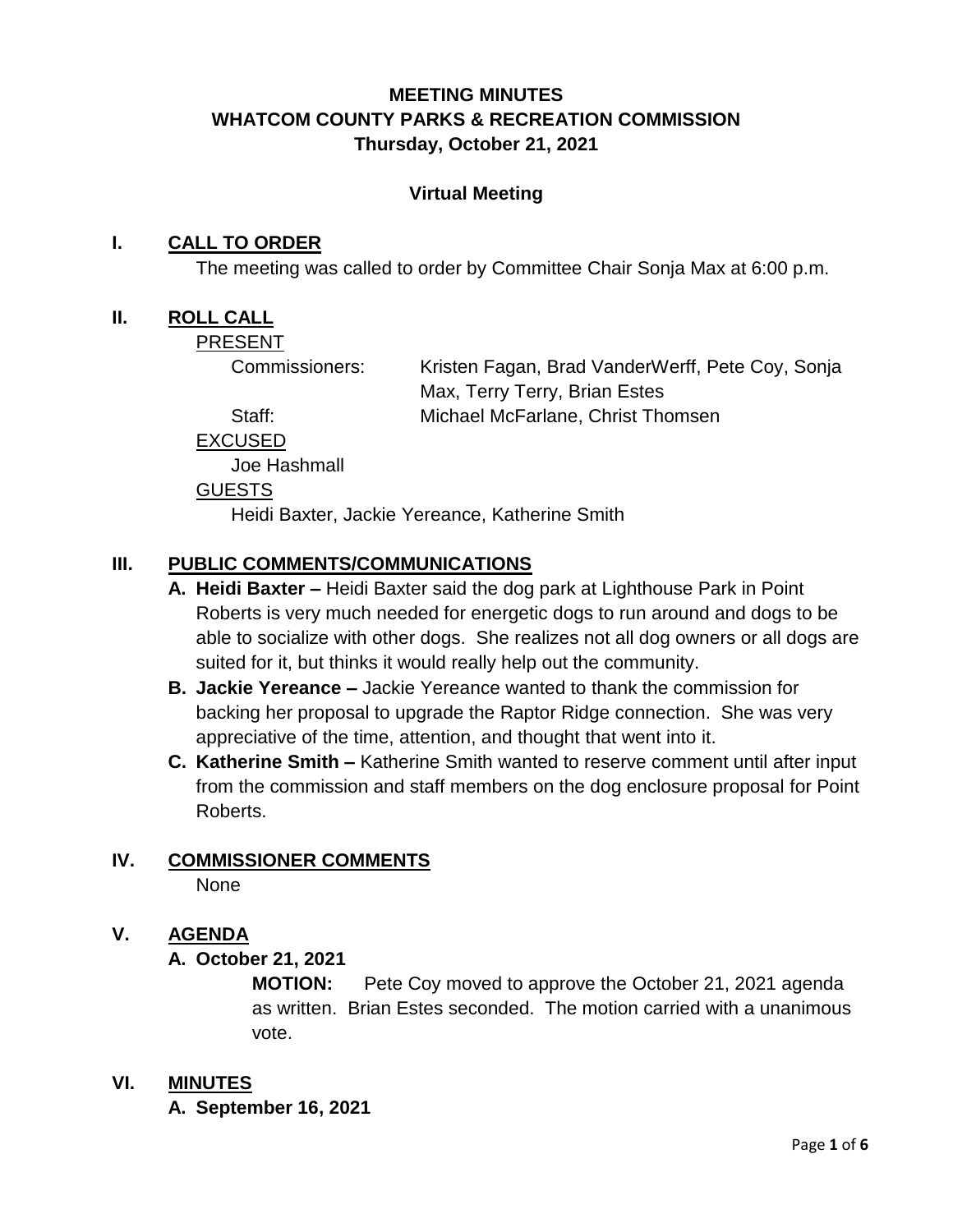**MOTION:** Brian Estes moved to approve the September 16, 2021 minutes as written. Brad VanderWerff seconded. The motion carried with a unanimous vote.

#### **VII. STAFF REPORTS**

## **A. Director's Report – Michael McFarlane**

- **i. Everson Senior Activity Center –** Staff met with the City of Everson regarding the Everson Senior Center Program, which operates in the multi-purpose room at City Hall. The contract with the City of Everson expires at the end of the year. The City renewed the contract for another year, but has asked WC Parks to look for another location to host the program, as they need the space for their employees. Mike will keep the commission appraised of the situation.
- **ii. Staffing Update –** WC Parks is continuing to recruit for the Design & Development Supervisor position. Interviews are being completed for the vacant Ranger position. The Maintenance and Construction Supervisor position has been posted and closes on Monday. The department has had to scale back in terms of projects being worked on. Projects under contract continue to move forward. The Lake Whatcom Forest Management Plan has been placed on hold until staff time is available. Christ and field staff are working hard to complete projects before the weather turns.
- **iii. Lake Whatcom Trailhead –** MacLeod Reckord LLC, the design team selected for the preliminary design and engineering services for trailhead improvements at Lake Whatcom Park, has been working on plans for expanded parking. The site is challenging and limited because of the lake, wetlands, topography, stormwater, shorelines, cultural trees, animal habitats, etc. Mike expects to have several options to share with the commission within the next couple of months.
- **iv. Capital Projects –** The Lummi Island Heritage Trust contacted WC Parks regarding cost sharing of development on the Aiston Preserve. Improvements would include restrooms, trails, and signage. Mike will be meeting with the County Executive this week to discuss the possibility of moving forward with it in the next budget cycle.
- **v. Playgrounds –** A request has been received from neighborhood citizens to reinstall a playground at Ted Edwards Park. The previous playground was removed a number of years ago because it was noncompliant and not being used. The neighborhood has since changed and there are a lot of children living in the area. The playground at Josh VanderYacht Park also needs to be replaced. Playgrounds are relatively expensive because of accessibility, surfacing, and code requirements. Commercial playground equipment is also expensive because of the risk involved with the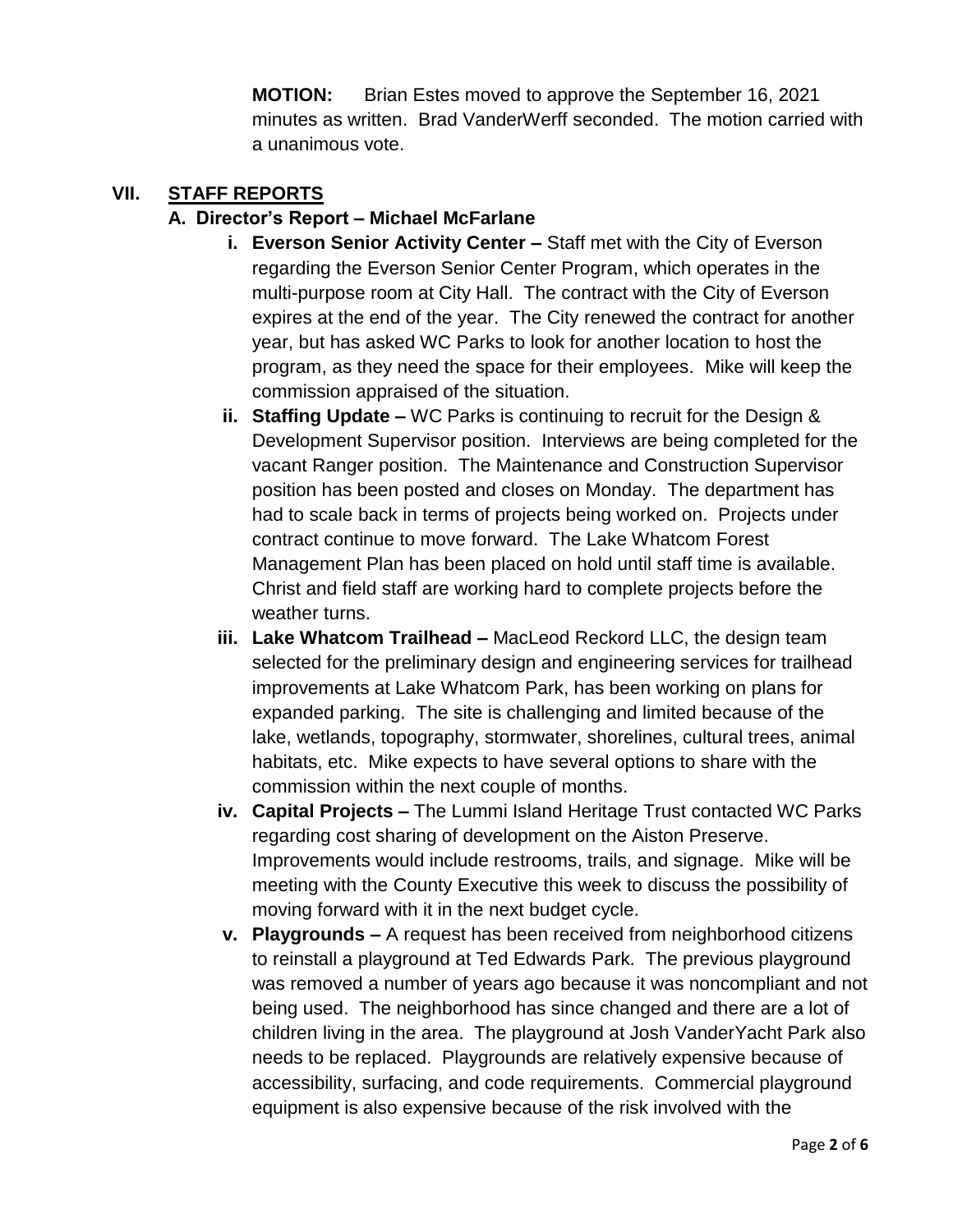structures. Both are priority projects that will be discussed in the near future as to feasibility.

- **vi. Van Zandt Hall –** WC Parks had a brief conversation with the South Fork Valley Community Association about improvements on the Van Zandt Hall. The association is looking to procure state funds for the improvements, but community halls are not eligible for funding from the sources that are typically used for park projects. WC Parks is currently short staffed and will need to rely heavily on the association to move forward with procuring grant programs and funding. The project most likely won't take place until the 2023-2024 budget.
- **vii. Camp Horizon –** Mike sent the first draft of the agreement for Lions Camp Horizon to Whatcom County legal staff. The Camp Horizon Foundation operates Lions Camp Horizon, a summer camp for teens and young adults with disabilities, at Bay Horizon park. During the off season, the foundation rents the buildings at Bay Horizon Park to help offset heating costs. The foundation has maintained the structures and completed capital improvement projects at Bay Horizon Park since 1987. The current agreement doesn't expire until December 2022, but the foundation wanted to have another contract in place before the existing one expires, as they plan to fundraise for some major capital improvement projects. The agreement will be presented to the commission for approval in January/February 2022 and then will go to the county council for approval before it is forwarded to the National Park Service for approval.

#### **B. Operations Report & Design and Development Report – Christ Thomsen**

- **i. Staffing –** Most seasonal employees will be done at the end of October. Park Ranger first round interviews were last week and second round interviews are tomorrow. The Maintenance and Construction Supervisor position is vacant and recruitment closes Monday. Applications will be reviewed and staff will move forward in filling the position.
- **ii. Operations –** The parks continue to be busy on good weather days. Boat rentals are finished for the season and the boats are scheduled to come out of the water. All campgrounds close at the end of the month. Staff is preparing to respond to windstorms, rain events, and the hazards that come with fall and winter weather. There have been multiple break ins at the new shower and restroom facility located in the Red Mountain campground at Silver Lake Park. The coin operated showers have been targeted.
- **iii. Maple Creek Campground Shower and Restroom Facility –** The Maple Creek Campground Shower and Restroom Facility is progressing on schedule without substantive changes. The utilities are stubbed in, the foundation slabs are poured, and the masonry work begins Friday.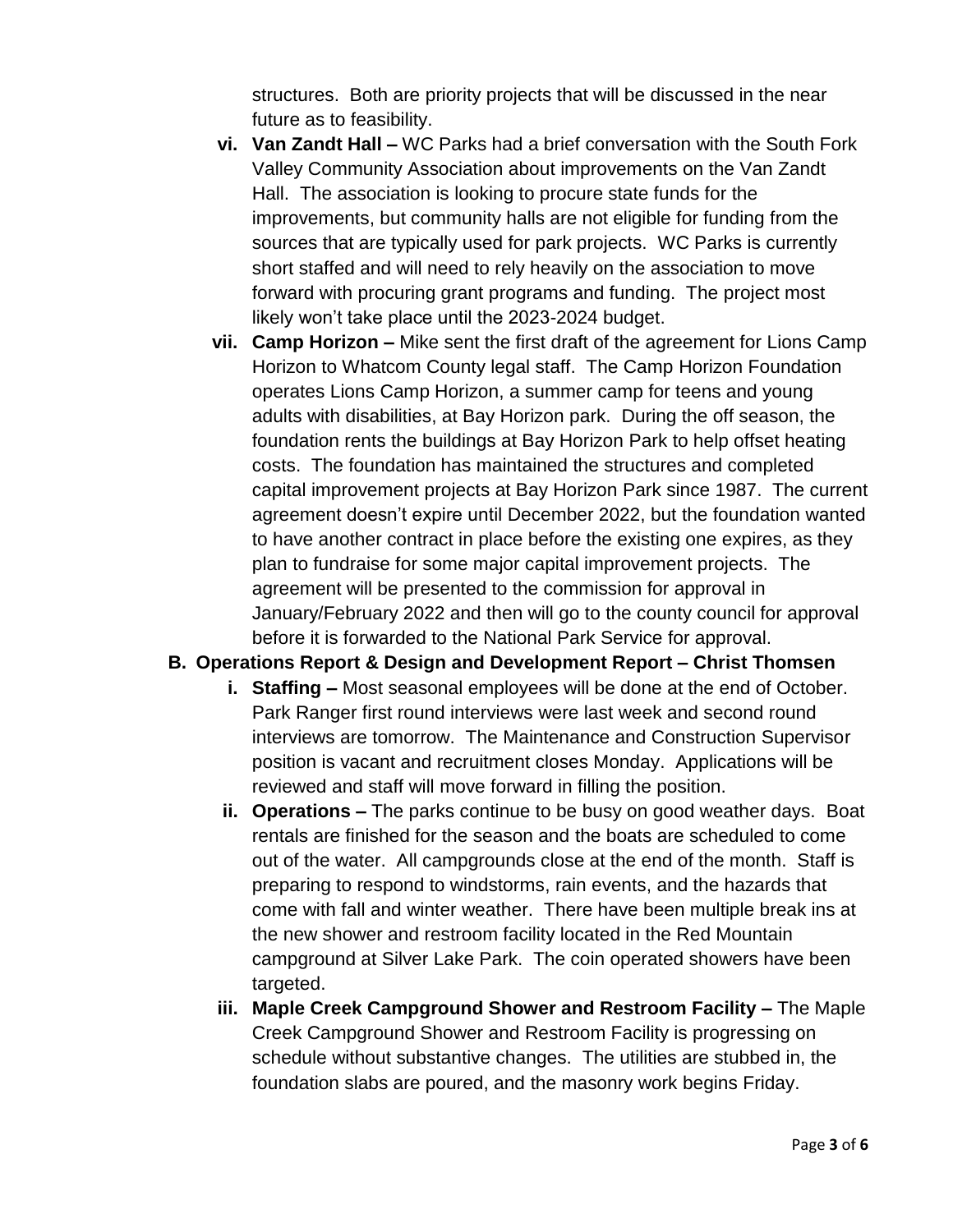- **iv. Plantation Rifle Range –** The range project is behind schedule. The contractor has been ordering supplies and materials, but hasn't started working onsite. There is a meeting Monday with the contractor and all of the sub-contractors to get the project moving and complete.
- **v. Lake Whatcom EH1 Trail Construction –** The contract was returned from the low bid contractor. As soon as the performance bond paperwork is received, the project will move forward.
- **vi. Birch Bay Beach Park –** Permits were received last week for the Birch Bay Beach Park improvements. WC Parks is still waiting on approvals from the state. Once those approvals are received, the project will go out to bid. WC Parks staff will begin replacing the frontage fence this month.
- **vii. Nugent's Corner –** The bid package to demolish the building at Nugent's Corner opened this week. Several bids within the project budget were received. Christ will work on bid certification so that the contract can be awarded.
- **viii. Silver Lake Cabin Remodel –** The Shuksan cabin remodel will be going out to bid, but the project is being moved to 2022 because of staffing shortages.

## **VIII. UNFINISHED BUSINESS**

**A. Proposal for Dog Park at Lighthouse Marine Park (tabled from September 16, 2021 meeting) –** The proposal for a dog park at Lighthouse Marine Park was presented as a solution to the problem with off-leash dogs. However, in looking at parks that have off-leash areas (Hovander Park and Lake Padden), problems still exist with dogs not being leashed in the leashed areas. Mike shared an aerial map of Lighthouse Marine Park showing the proposed dog park in relation to the non-motorized campsite, group campsites, picnic sites, bathrooms, pathways, boardwalk, and playground. The area is currently open space with a picnic area and is the only undeveloped area in the park. It is less than 60 feet away from campsites and blocks a main travel route through the park. There have been many requests for additional campsites at Lighthouse Marine Park and the requested location would the ideal spot. The administration estimated the cost of the project would be closer to \$59,000 - \$60,000, of which there is no funding in the budget. Mike talked with the Point Roberts Park and Recreation District about their experience with a dog park and found that it was discontinued after conflicts with other users of the field and the primary school. Mike received calls from citizens who were not opposed to a dog park, but thought there were better locations in Point Roberts than Lighthouse Marine Park. He also received calls from a number of people who indicated they would not use a dog park, even if one was available. The administration does not think a dog park is compatible at Lighthouse Marine Park with the noise, pet waste, and additional staff time required for putting the dog park in.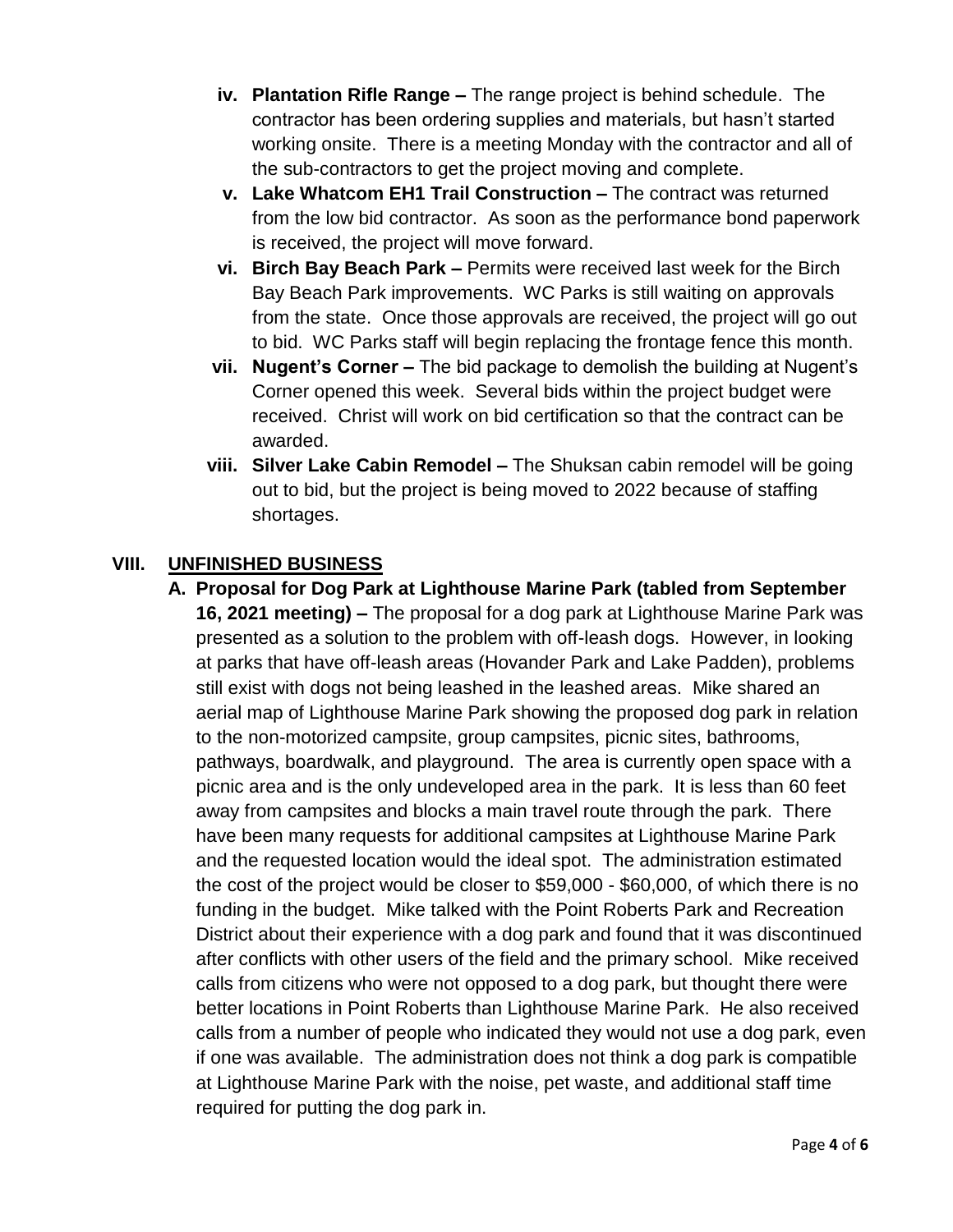**MOTION:** Brian Estes made a motion to not approve the proposal for the dog park as presented. Pete Coy seconded. The motion carried with five votes for not approving (Estes, Coy, Terry, Fagan, VanderWerff) and one opposed to not approving (Max).

Katherine Smith wanted to clear up some misconceptions about the dog park proposal and site. She advised the distance from the proposed site to the campground is greater than 60 feet because of terrain relief and absolutely does not cut off any trails or affect views or other park users. She advised there is literally no other place for a dog park in Point Roberts and that the committee did a lot of work in talking with all other possible property owners. She said there is an enforcement problem with off-leash dogs and Point Roberts residents can't just cross the border into Canada to go to an off-leash dog park. Katherine wishes the proposal would be considered more openly with a fuller review. She advised the primary users of the park are dog walkers and said the fecal matter would get picked up. She said the residents know the Point and the park and she wishes Director McFarlane would come walk the site with them. She advised she offered drone footage and no one was interested. She had three photographs she wanted to share with the commission that included a panorama and an aerial to illustrate the site better. Brian Estes told Katherine that the information had already been heard and he was sorry that the group did not consult with the department before putting so much work into the proposal, but that the commission had decided to not approve the dog park and needed to move on with the meeting. Katherine reiterated that she didn't feel as though the proposal was given just and due consideration or an honest appraisal. Sonja Max told Katherine she appreciated her passion for the project and thought that it was great to have dog parks. Sonja suggested that when it's easier to cross the border, the commission could revisit the proposal. Sonja said that maybe the commission could have a meeting at Lighthouse Marine Park in the summer and see the area, but that right now the commission needed to base their decisions on the advice of park staff.

#### **IX. NEW BUSINESS**

**A. 2021 Third Quarter Visitation –** Mike presented the 2021 Third Quarter Visitation numbers. The visitation numbers should be available online by the beginning of 2022.

# **X. ANNOUNCEMENTS**

None.

# **XI. NEXT MEETING DATE, TIME, AND LOCATION**

The next Whatcom County Parks & Recreation Commission meeting will be held virtually on November 18, 2021 at 6:00 p.m.